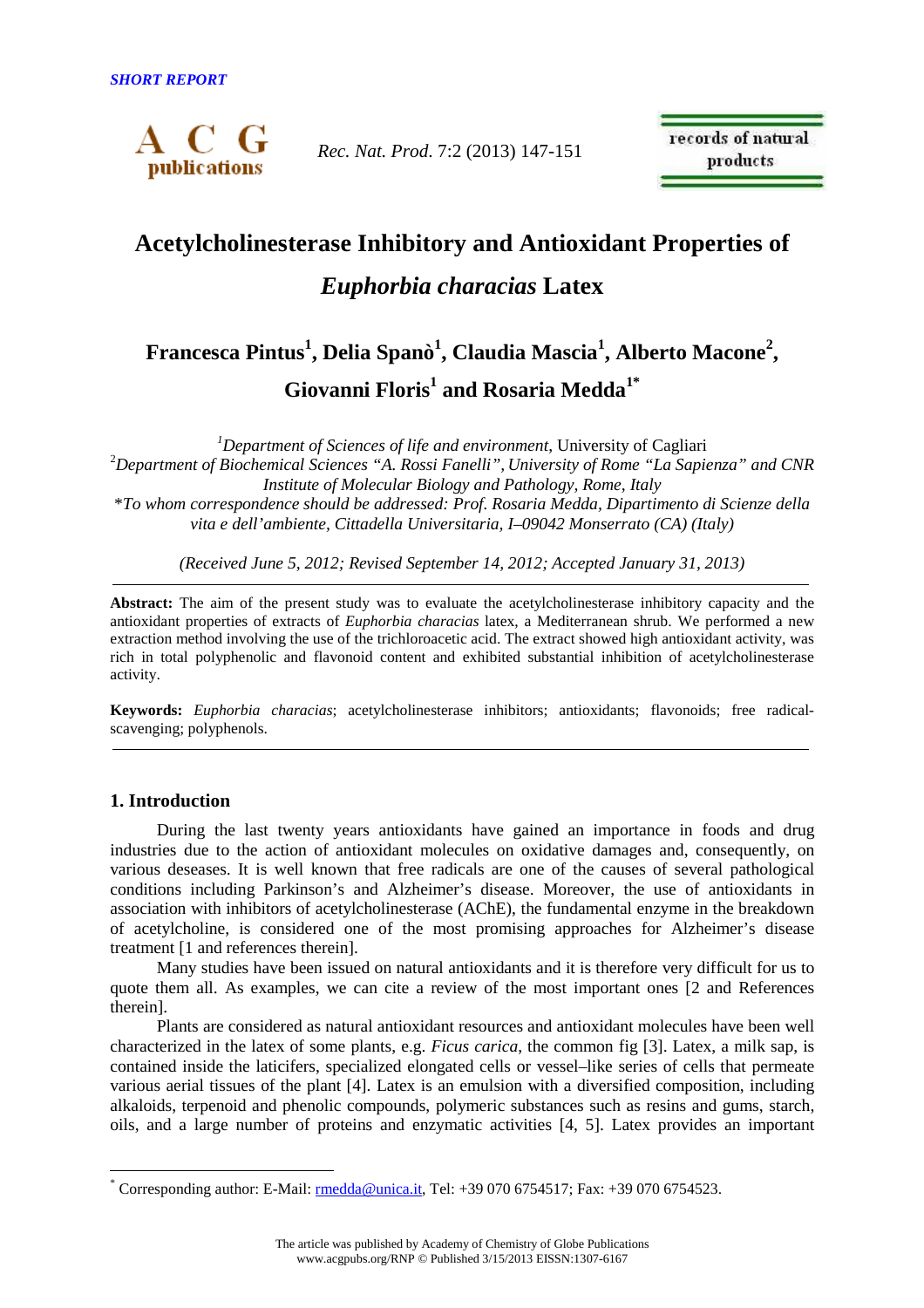contribution to plant defense mechanisms through repelling insects, controlling the growth of microbial phytopathogens and producing toxic effects on herbivores [4, 6].

A large number of phytochemical compounds, isolated from Euphorbiaceae, have been well characterized [7]. Natural antioxidants have been recently found in the latex of some Euphorbiaceae [8-11], and we have selected the Mediterranean spurge *Euphorbia characias*, occurring in vast areas of the Mediterranean basin, as an experimental model to study the complexity of plant latex chemistry. In Sardinia (Italy), *E. characias*, called "lua" in local language, grows luxuriously in various habitats like rocky hillsides, open woods, and around the rivers. This spurge was used as a laxative and, due to its toxicity, by poachers to kill fishes on the rivers.

*E. characias* is known to contain several biological active compounds as polycyclic diterpenoids [12], bicyclic diterpenes [13], tocopherols, fatty acids and sterols [14]. Moreover, several papers report on the presence, in *E. characias* latex, of proteins that, acting as antioxidant enzymes, could interact with other latex substances to assure some kinds of plant protection against invading pathogens and/or against environmental stresses [15].

The goal of the present work is to explore the antioxidant and acetylcholinesterase inhibitory activities in the latex of *E. characias* to contribute to the knowledge of this plant product that might represent a potential source of natural molecules for treatment of some diseases.

#### **2. Results and Discussion**

In this paper we describe a new procedure developed for the extraction of both antioxidant and AChE inhibitory activities from *Euphorbia* latex involving the use of trichloroacetic acid. This procedure was compared to three common extraction methods which make use of organic solvents such as methanol (MeOH), ethanol (EtOH), and petroleum ether/methanol (PE/MeOH).

Total free radicals were determined with 2,2′-azinobis-(3-ethylbenzothiazoline-6-sulfonic acid) radical (ABTS<sup>\*+</sup>) and 2,2-diphenyl-1-picrylhydrazyl radical (DPPH<sup>\*</sup>) assays, total polyphenol content by Folin-Ciocalteau and horseradish peroxidase (HRP) enzymatic method, total flavonoid content by aluminum nitrate method, and AChE activity inhibition by Ellman's method. All the material and the methods used are reported as Supporting Information.

Figure 1A shows the content of free radical-scavenging molecules acting on the ABTS<sup>+•</sup> and DPPH<sup>•</sup> radical signals. As observed, a lower amount of antioxidants was detected using DPPH<sup>•</sup> instead of ABTS<sup>+•</sup> in all of the four extracts. Moreover, in PE/MeOH extracts, the antioxidant activity was maximal until 3 h had elapsed in end-over-end apparatus, and slowly decreased as the incubation time increased (not shown). In MeOH and in EtOH extracts the maximal activity was seen after 10-12 h incubation.

Polyphenol content, in MeOH, EtOH, PE/MeOH, and TCA extracts, is reported on Figure 1B. A comparable amount of polyphenols was obtained in the four extracts using the Folin-Ciocalteau method, whereas the peroxidase enzymatic method showed that the polyphenol amount was, in MeOH and EtOH extracts, respectively 7 and 3 folds higher than that determined in PE/MeOH and TCA extracts. Figure 1C shows the flavonoid content. The QE value appeared similar in the MeOH, EtOH and TCA extracts and sensitively lower in PE/MeOH extract.

*Euphorbia* latex extracts exhibited acetylcholinesterase inhibitory activity. Figure 1D shows the content of AChE inhibitors in the four extracts expressed as galanthamine equivalent molarity. There were only few differences between the three extracts made by organic solvents and the activity in all the extracts was not incubation time dependent. The AChE inhibitor amount was approximately ten folds higher in TCA extract than in the other ones.All the obtained results are summarized on Table 1 (Supporting Information).

The GC/MS chromatographic profile of a TCA latex extract showed nine different phenolic compounds, analyzed as their stable TBDMS derivatives, and identified through the GC/MS chromatogram of a standard mixture (Figure 1 Supporting Information). Each molecule has been characterized by EI-MS and the spectral data are reported in Table 2 (Supporting Information). Due to the high number of hydroxyl groups, quercetin and myricetin were analyzed as TMS derivatives (Figure 2 Supporting Information) instead of TBDMS derivatives and the relative spectral data are reported in Table 2 (Supporting Information).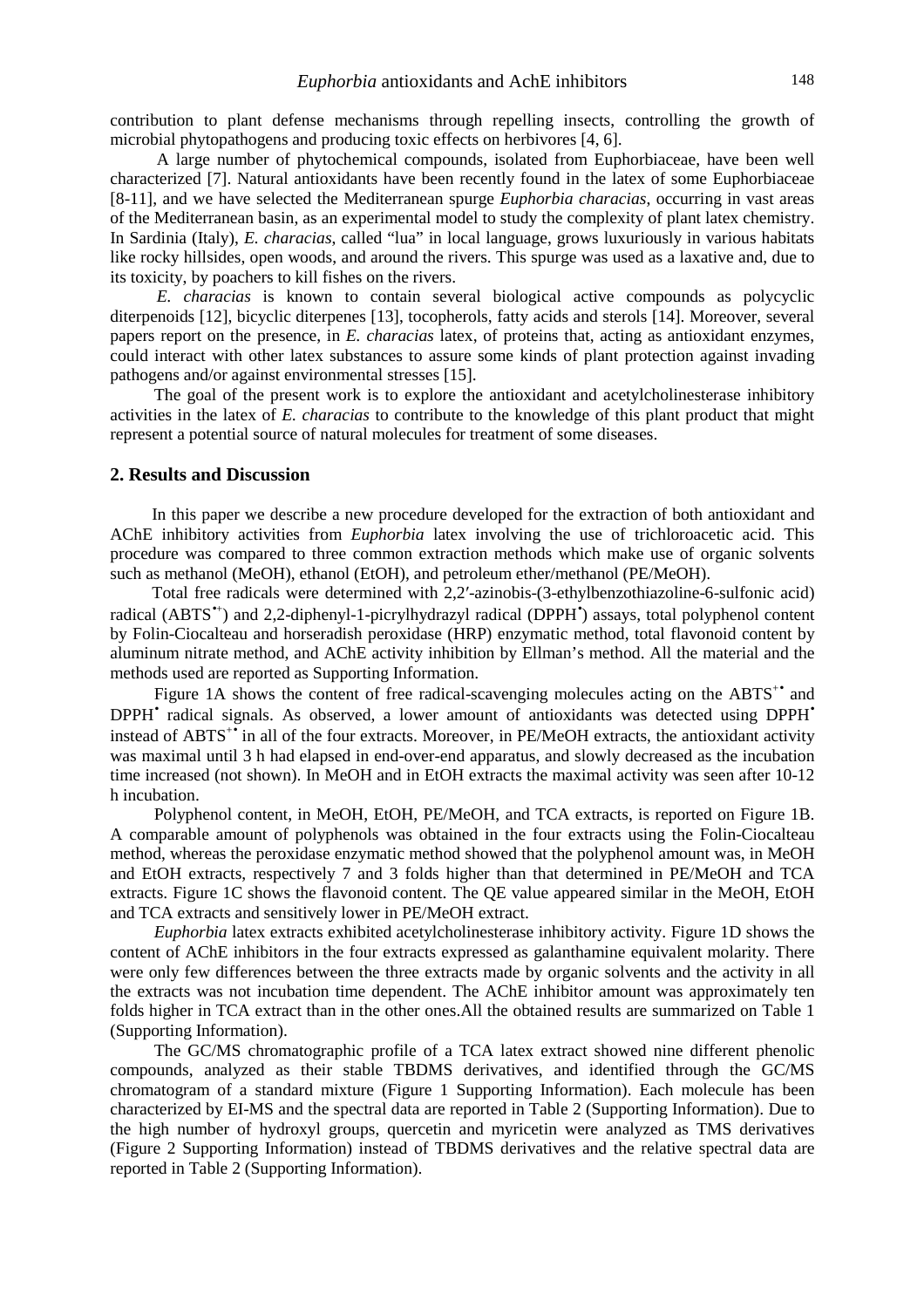

**Figure 1**. Free radical-scavenging, polyphenol, flavonoid, and AChE inhibitor content in four different extract from *E. characias* latex.

Panel A: Free radical-scavenging content is expressed as Trolox equivalent antioxidant capacity (TEAC) determined by ABTS  $(\boxtimes)$  and DPPH  $(\blacksquare)$  assays.

Panel B: Polyphenol amount is expressed as gallic acid equivalents (GAE). GAE is determined by Folin Ciocalteu ( $\Box$ ) and horseradish peroxidase ( $\Box$ ) methods.

Panel C: The amount of flavonoids is expressed as quercetin equivalents (QE).

Panel D: The amount of AChE inhibitor is expressed as galanthamine equivalent molarity (GE).

The reported values are the mean of triplicate experiments.

By comparison with the National Institute of Standards and Technology (NIST) spectral database, several other compounds were identified: 2-hydroxy-propanoic acid, 2,3-dihydroxypropanoic acid, 3-hydroxy-propanoic acid, 2-hydroxy-3-methyl-butanoic acid, 4-hydroxy-butanoic acid, 2-hydroxy-esanoic acid, 3-phenylpropenoic acid, 3-hydroxy-3-phenylpropenoic acid.

Some conclusions are immediately obvious from the experimental findings. The use of TCA implies a rapid extraction instead of 3-12 h incubation time using MeOH, EtOH, and PE/MeOH.

There are significant differences in the four extraction methods in terms of content of the free radicals-scavenging molecules, and the highest value is obtained using TCA. When PE/MeOH is used, the antioxidant activity increases during the first three hours and slowly decreases as the incubation time increases. The time-incubation sensitivity of these antioxidants in PE/MeOH could be, in itself, not particularly surprising, but reporting this effect seems important since it might produce conflicting experimental results.

Using DPPH<sup>•</sup> the free radical-scavenging content, compared with the results obtained by ABTS<sup>\*+</sup>, was lower in all the four extracts. This might indicate a different sensitivity in the method, that was higher for ABTS<sup>\*+</sup> than DPPH<sup>\*</sup>. Nevertheless, the amount of free radical scavenging detected using DPPH<sup>\*</sup>, was higher in TCA extract than in the other ones.

Very few differences are seen in the polyphenol amount in all the four extracts when determined by Folin-Ciocalteau method. Surprisingly, the polyphenol amount in MeOH and in EtOH extracts, detected by HRP enzymatic method, was about 4-fold higher than the amount determined by the Folin-Ciocalteau method. This result was different to that obtained in PE/MeOH extract where the polyphenol content, detected by HRP enzymatic method, was about 2-fold slower than the amount detected by Folin-Ciocalteau method.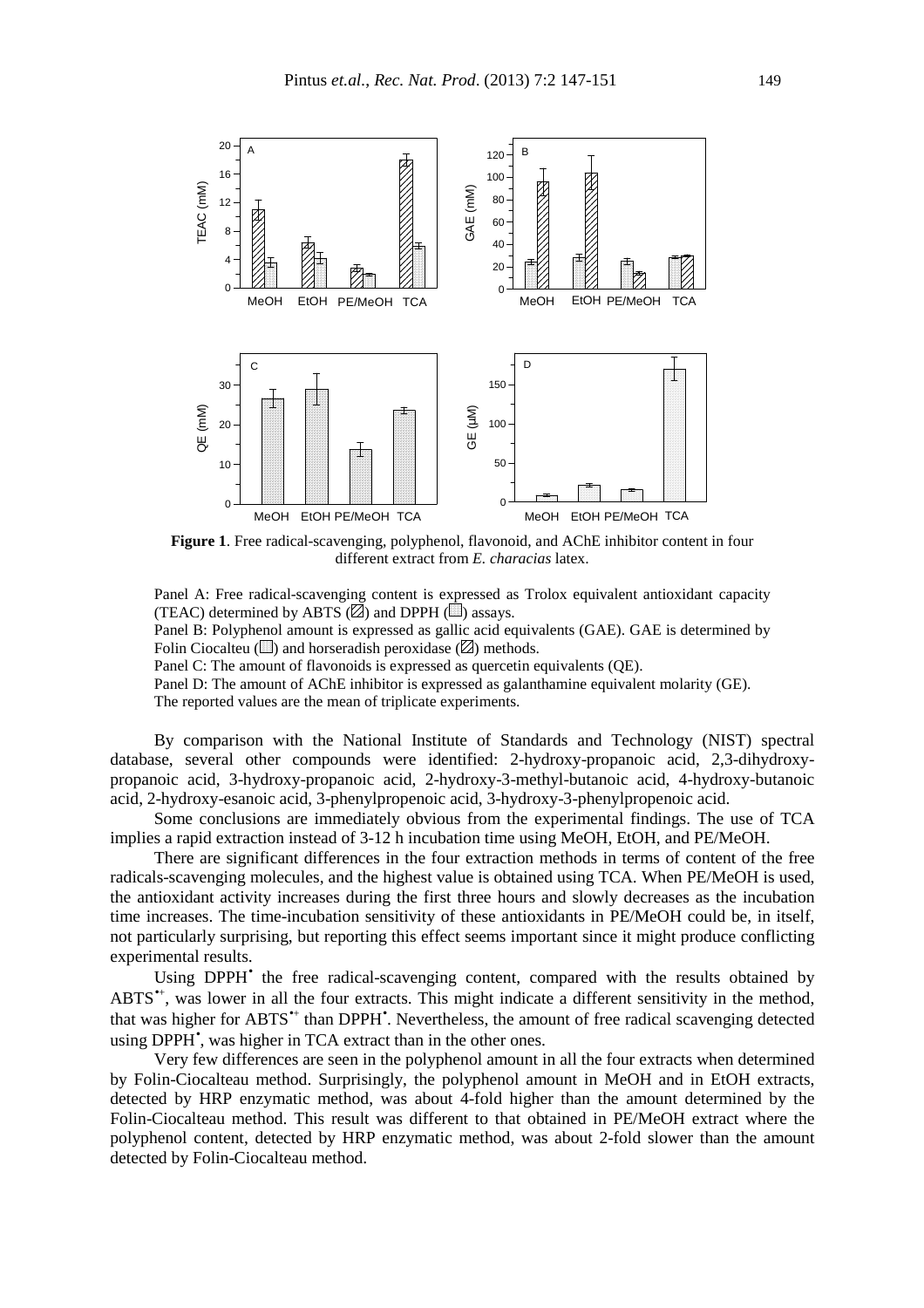At the moment we do not know why there are high differences in the amount of polyphenols detected by the two methods. There is a clear obviousness that the use of a unique solvent as extraction method could lead to a misleading determination of antioxidants. It could be due to unspecific interferences depending on the solvent used. Thus, controversial results on the antioxidant determination could be due to a troublesome combination of several of the above drawbacks that could be easy solved using TCA, a fast and highly reproducible method. Moreover, TCA extract allows us to obtained the highest value in terms of AChE inhibitory activity.

GC-MS analysis confirms the presence in TCA extract of several compounds known as antioxidant molecules (compounds 2-9 in Figure 1 Supporting Information), two known flavonoids (Figure 2 Supporting Information), all the compounds identified by NIST (as above reported), precursor of acetylcholinesterase inhibitors (compounds 2, 6, 8, 9 in Figure 1 Supporting Information) and a true acetylcholinesterase inhibitor (compound 7 in Figure 1 Supporting Information) [16].

The results of this research indicate that *E. characias* latex exhibits antioxidant activities determined as total content of free-radical scavenging, polyphenol and flavonoid molecules and AChE inhibitory activities. Our results contribute to the knowledge of the components of this plant product. Therefore, the contemporary presence of antioxidant molecules and enzymatic proteins acting as antioxidants in *Euphorbia* latex leads us to hypothesize a single or a joined action of these important substances directly or indirectly involved in plant defense mechanisms.

An important approach to the treatment of Alzheimer disease is directed to the inhibition of AChE to enhance the acetylcholine level in the brain. Moreover, it is well known that free radicals are one of the causes of several diseases and, between these, Alzheimer type dementia. The contemporary presence in the *Euphorbia* latex of both an antiradical activity and the inhibitory effect of AChE might be due to the presence of a troublesome combination of phenolic compounds leading the TCA extracts a promising source for applications in the pharmaceutical field.

#### **Acknowledgments**

 This study was partially supported by a grant from Regione Autonoma della Sardegna, Progetti di Ricerca di Base CRP2-22.

#### **References**

- [1] S.H. Lee, S.A. Sancheti, M.R. Bafna, S.S. Sancheti and S.Y. Seo (2011). Acetylcholinesterase inhibitory and antioxidant properties of *Rhododendron yedoense* var. *Poukhanesense* bark. *J. Med. Plant. Res.* **5**, 248–254.
- [2] J.K. Moon and T. Shibamoto (2009). Antioxidant assays for plant and food components. *J. Agr. Food Chem.* **57**, 1655–1666.
- [3] A.P. Oliveira, L.R. Silva, F. Ferreres, P. Guedes de Pinho, P. Valentào, B.M. Silva, J.A. Pereira and P.B. Andrade (2010). Chemical assessment and *in Vitro* antioxidant capacity of *Ficus carica* latex. *J. Agr. Food Chem.* **58**, 3393–3398.
- [4] J.M. Hagel, E.C. Yeung, J. Peter and P.J. Facchini (2008). Got milk? The secret life of laticifers. *Trends Plant Sci.* **13**, 631–639.
- [5] R.G.O. Kekwick (2001). Latex and Laticifers. In Encyclopedia of Life Sciences. John Wiley & Sons, Chichester, UK pp.1–6.
- [6] R. Giordani, P. Regli and J. Buc (2002). Antifungal effect of *Hevea brasiliensis* latex with various fungi. Its synergistic action with amphotericin B against *Candida albicans. Mycoses.* **45**, 476–481.
- [7] Q.W. Shi, X.H. Su and H. Kiyota (2008). Chemical and pharmacological research of the plants in genus *Euphorbia*. *Chem. Rev.* **108**, 4295–4327.
- [8] A.D. Chougale, P.M. Bhosale, U.U. Jadhav and M.V. Padul (2011). Antibacterial and antioxidant activity of plant latex. *J. Pharm. Res*. **4**, 406–407.
- [9] P. Sharma, V. Sharma, R. Paliwal and S. Sharma (2011). Preliminary phytochemical screeming and *in vitro* antioxidant potentioal of hydro-ethanolic extract of *Euphorbia neriifolia Lnn.* Int. *J. PharmTech Res.* **3**, 124–132.
- [10] M. Uzair, B.A. Loothar and B.A. Choudhary (2009). Biological screening of *Euphorbia Helioscopia L.* Pakistan *J. Pharm. Sci.* **22**, 184–186.